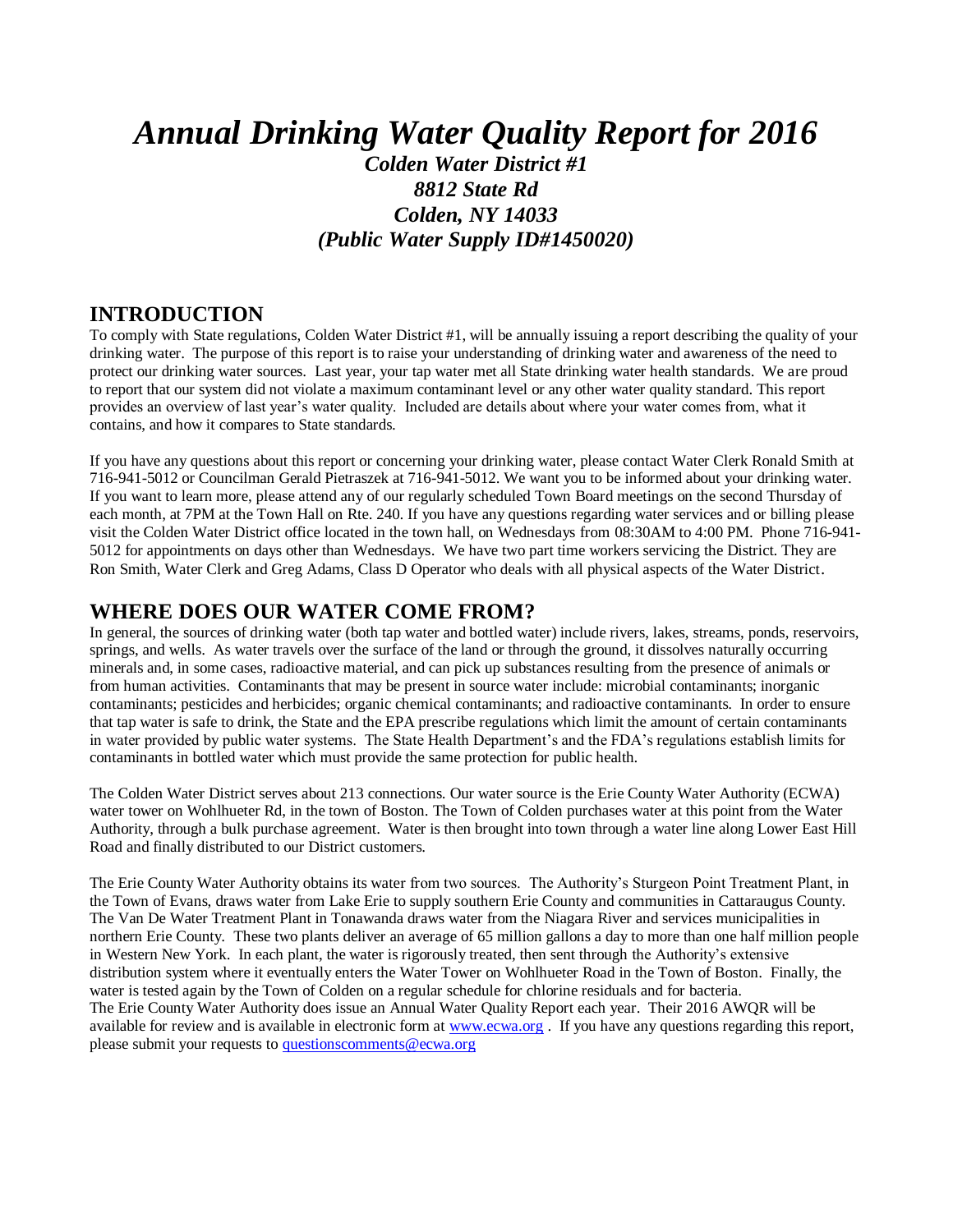### **ARE THERE CONTAMINANTS IN OUR DRINKING WATER?**

As the State regulations require, Erie County Water routinely test your drinking water for numerous contaminants. These contaminants include: microbiological compounds such as total coliform and E.coli bacteria, turbidity, inorganic compounds such as nitrate and lead, volatile organic compounds, total trihalomethanes, haloacetic acids, and radiological compounds. Attached to this report is a "2016 Water Quality Monitoring Report – Annual Water Quality Report Supplement", prepared by the Erie County Water Authority. The tables presented depict which compounds were tested for and which compounds were detected or not detected in your drinking water. The State allows testing for some contaminants less than once per year because the concentrations of these contaminants do not change frequently. Some of the data, though representative, are more than one year old.

It should be noted that all drinking water, including bottled drinking water, may be reasonably expected to contain at least small amounts of some contaminants. The presence of contaminants does not necessarily indicate that water poses a health risk. More information about contaminants and potential health effects can be obtained by calling the EPA's Safe Drinking Water Hotline (800-426-4791) or the Erie County Health Department at 716-961-6800.

As the State regulations require, we have tested your drinking water for the following contaminants. These contaminants include: total coliform, copper and lead, total Trihalomethanes and Haloacetic Acids. As noted below there were no detections of coliform in any of the monthly samples we collected through 2016. The annual Total Trihalomethanes test was slightly above the MCL on Aug. 16, 2016. Lines were flushed, system was retested and monitoring was then upgraded to quarterly checks. Additionally, there were no exceedances for copper or for lead in the last residential sampling done in August 2015. All of the copper and lead samples tested, fell under the respective action levels for copper and lead. The Colden Water District is planning future sampling for lead and copper in July of 2020. Additionally, the Colden Water District was issued a waiver regarding the sampling for asbestos in our system. This waiver expires on December 31, 2024, because our system was constructed without the use of asbestos containing materials.

| <b>Table of Detected Contaminants</b> |                            |                          |                                           |                          |                |                                               |                                                                                                                                                                                     |  |  |  |  |
|---------------------------------------|----------------------------|--------------------------|-------------------------------------------|--------------------------|----------------|-----------------------------------------------|-------------------------------------------------------------------------------------------------------------------------------------------------------------------------------------|--|--|--|--|
| Contaminant                           | <b>Violation</b><br>Yes/No | Date of<br><b>Sample</b> | <b>Level Detected</b><br>(Avg Max Range)  | Unit<br>Measurement MCLG |                | <b>Regulatory</b><br>Limit (MCL,<br>TT or AL) | <b>Likely Source of</b><br>Contamination                                                                                                                                            |  |  |  |  |
| <b>Disinfectants</b>                  |                            |                          |                                           |                          |                |                                               |                                                                                                                                                                                     |  |  |  |  |
| <b>Chlorine Residual</b>              | No                         | Every Day                | $0.6^2$<br>$0.21 - 1.36$                  | mg/l                     | $\overline{4}$ | 4                                             | Water additive used<br>to control microbes                                                                                                                                          |  |  |  |  |
| <b>Microbiologic</b>                  |                            |                          |                                           |                          |                |                                               |                                                                                                                                                                                     |  |  |  |  |
| Coliform                              | N <sub>o</sub>             | 08/12/2016               | One sample positive<br>For total coliform | N/A                      | $\Omega$       | Two or more<br>samples are<br>positive        | Coliforms are<br>bacteria that are<br>naturally present in<br>the environment and<br>are used as an<br>indicator that other,<br>potentially-harmful,<br>bacteria may be<br>present. |  |  |  |  |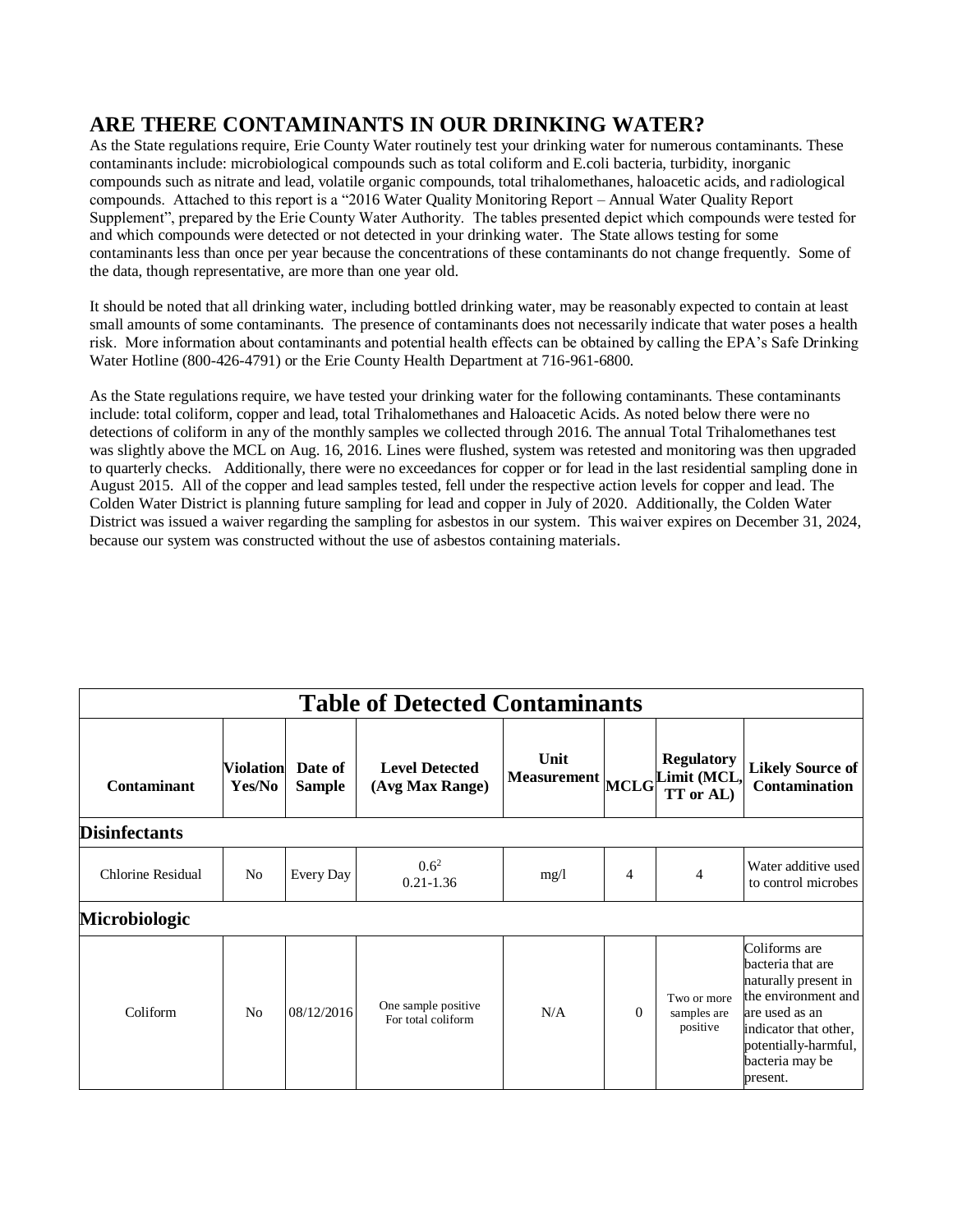| <b>Inorganics</b>                                                                                                          |                |                          |                                |                 |          |                        |                                                                                                                                                                                     |
|----------------------------------------------------------------------------------------------------------------------------|----------------|--------------------------|--------------------------------|-----------------|----------|------------------------|-------------------------------------------------------------------------------------------------------------------------------------------------------------------------------------|
| Copper                                                                                                                     | N <sub>0</sub> | 07/29/2015               | 450 <sup>1</sup><br>ND - 720   | $\frac{u g}{l}$ | 1300     | $AL = 1300$            | Corrosion of<br>galvanized pipes;<br>erosion of natural<br>deposits.                                                                                                                |
| Lead                                                                                                                       | N <sub>0</sub> | 07/28/2015               | 7.1 <sup>1</sup><br>$ND - 7.5$ | $\frac{u g}{l}$ | $\Omega$ | $AL = 15$              | Corrosion of<br>household plumbing<br>systems; erosion of<br>natural deposits                                                                                                       |
| <b>Disinfection Byproducts</b>                                                                                             |                |                          |                                |                 |          |                        |                                                                                                                                                                                     |
| <b>Total Trihalomethanes</b><br>Chloroform<br><b>Bromoform</b><br>Bromodichloromethane<br>Dibromochloromethane             | No             | 08/13/2016<br>11/17/2016 | 97.4<br>19.1                   | ug/l            | N/A      | 80 ug/l * <sup>3</sup> | By-product of<br>drinking water<br>chlorination needed<br>to kill harmful<br>organisms. TTHMs<br>are formed when<br>source water<br>contains large<br>amounts of organic<br>matter. |
| <b>Total Haloacetic Acids</b><br>Monochloroacetic<br>Dichloroacetic<br>Trichloroacetic<br>Monobromoacetic<br>Dibromoacetic | No             | 08/13/2016<br>11/17/2016 | 41.9<br>19.1                   | ug/l            | N/A      | $60$ ug/l              | By-product of<br>drinking water<br>disinfection needed<br>to kill harmful<br>organisms                                                                                              |

#### Notes:

1 - During 2016 we collected and analyzed 5 water samples for copper and lead. The action level for lead and copper was not exceeded at any of the sites tested. The level presented represents the 90th percentile of the 5 sites tested. A percentile is a value on a scale of 100 that indicates the percent of a distribution that is equal to or below it. The 90th percentile is equal to or greater than 90% of the copper values detected at your water system.

2 - The value noted is the average for the entire year of sampling. The range varies depending on the amount of chlorine originally injected by the Erie County Water Authority.

3 - The annual Total Trihalomethanes test was above the MCL on Aug. 16, 2015 which required monitoring be upgraded to quarterly. A MCL violation is based on the average from four quarters of sampling.

#### **Definitions:**

*Maximum Contaminant Level (MCL)*: The highest level of a contaminant that is allowed in drinking water. MCLs are set as close to the MCLGs as feasible.

*Maximum Contaminant Level Goal (MCLG)*: The level of a contaminant in drinking water below which there is no known or expected risk to health. MCLGs allow for a margin of safety.

*Action Level (AL)*: The concentration of a contaminant which, if exceeded, triggers treatment or other requirements which a water system must follow.

*Non-Detects (ND)*: Laboratory analysis indicates that the constituent is not present.

*Milligrams per liter (mg/l)*: Corresponds to one part of liquid in one million parts of liquid (parts per million - ppm).

*Micrograms per liter (ug/l)*: Corresponds to one part of liquid in one billion parts of liquid (parts per billion - ppb).

*Maximum Residual Disinfectant Level (MRDL)*: The highest level of a disinfectant allowed in drinking water. There is convincing evidence that addition of a disinfectant is necessary for control of microbial contaminants.

*Maximum Residual Disinfectant Level Goal (MRDLG)*: The level of a drinking water disinfectant below which there is no known or expected risk to health. MRDLGs do not reflect the benefits of the use of disinfectants to control microbial contamination.